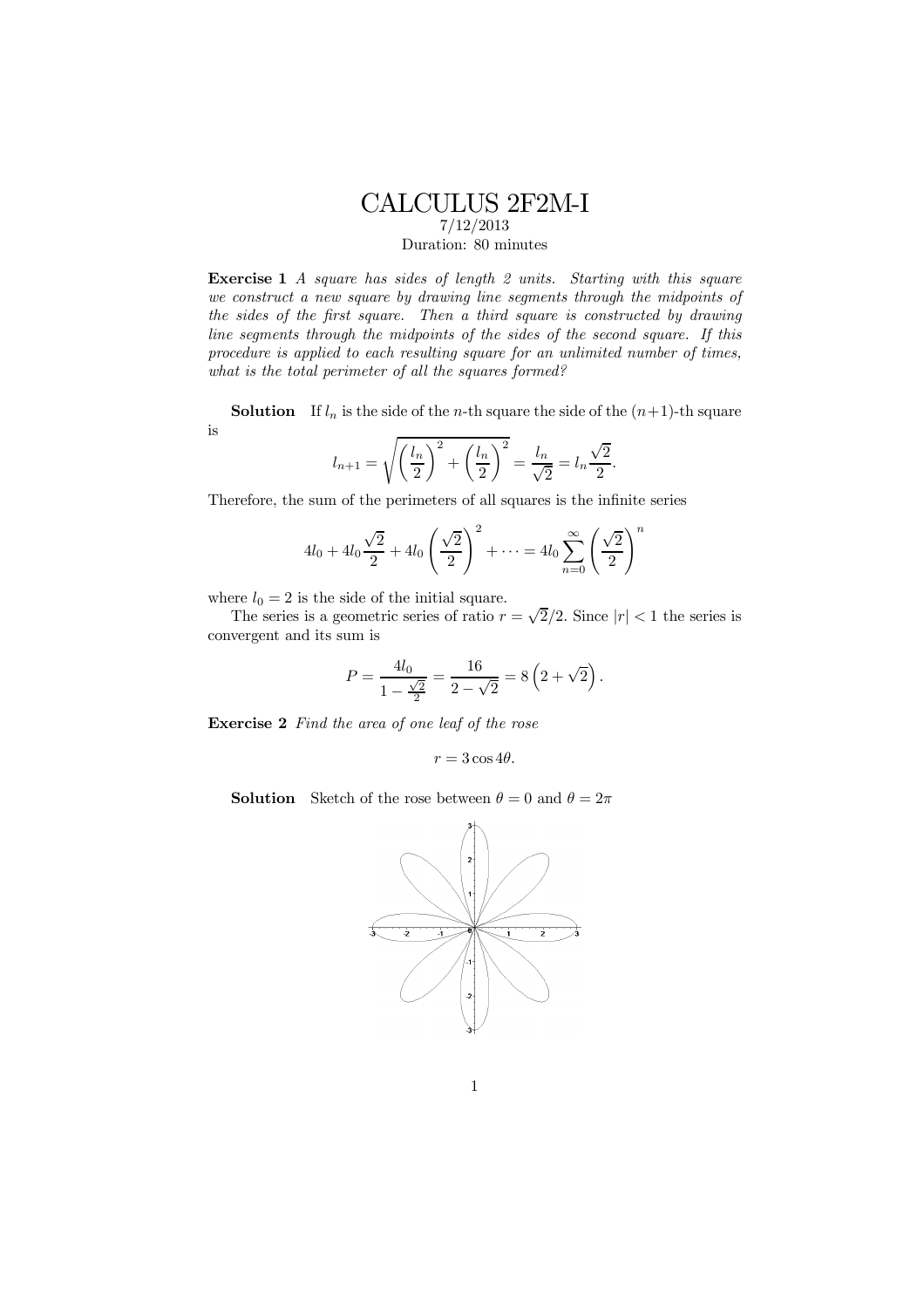Each leaf is sketched between two consecutive zeros of the function  $r = 3 \cos 4\theta$ . In the interval  $[0, 2\pi]$  the solutions to the equation  $r = 0$  are

$$
4\theta = \frac{\pi}{2}(2k+1), \quad k = 0, 1, \cdots, 7
$$

or

$$
\theta = \frac{\pi}{8}, \frac{3\pi}{8}, \cdots \frac{15\pi}{8}.
$$

The area enclosed by the rose is

$$
A_{rose} = \frac{1}{2} \int_0^{2\pi} r^2 d\theta
$$

and the area of one leaf is

$$
A_{leaf} = \frac{1}{2} \int_{\pi/8}^{3\pi/8} r^2 d\theta = \frac{1}{8} A_{rose}.
$$

Therefore

$$
A_{rose} = \frac{1}{2} \int_0^{2\pi} r^2 d\theta
$$
  
=  $\frac{1}{2} \int_0^{2\pi} 9 \cos^2 4\theta d\theta$   
=  $\frac{9}{2} \int_0^{2\pi} \frac{1 + \cos 8\theta}{2} d\theta$   
=  $\frac{9}{4} \int_0^{2\pi} d\theta + \frac{9}{4} \int_0^{2\pi} \cos 8\theta d\theta$   
=  $\frac{9}{4} (\theta) \Big|_0^{2\pi} + \frac{9}{4} \frac{\sin 8\theta}{8} \Big|_0^{2\pi}$   
=  $\frac{9\pi}{2}$ 

and

$$
A_{leaf} = \frac{9\pi}{16}.
$$

Exercise 3 Show that the surfaces

$$
36x^2 + 4y^2 + 9z^2 = 108
$$

and

$$
xyz=6
$$

are tangent at the point  $(1, 3, 2)$ .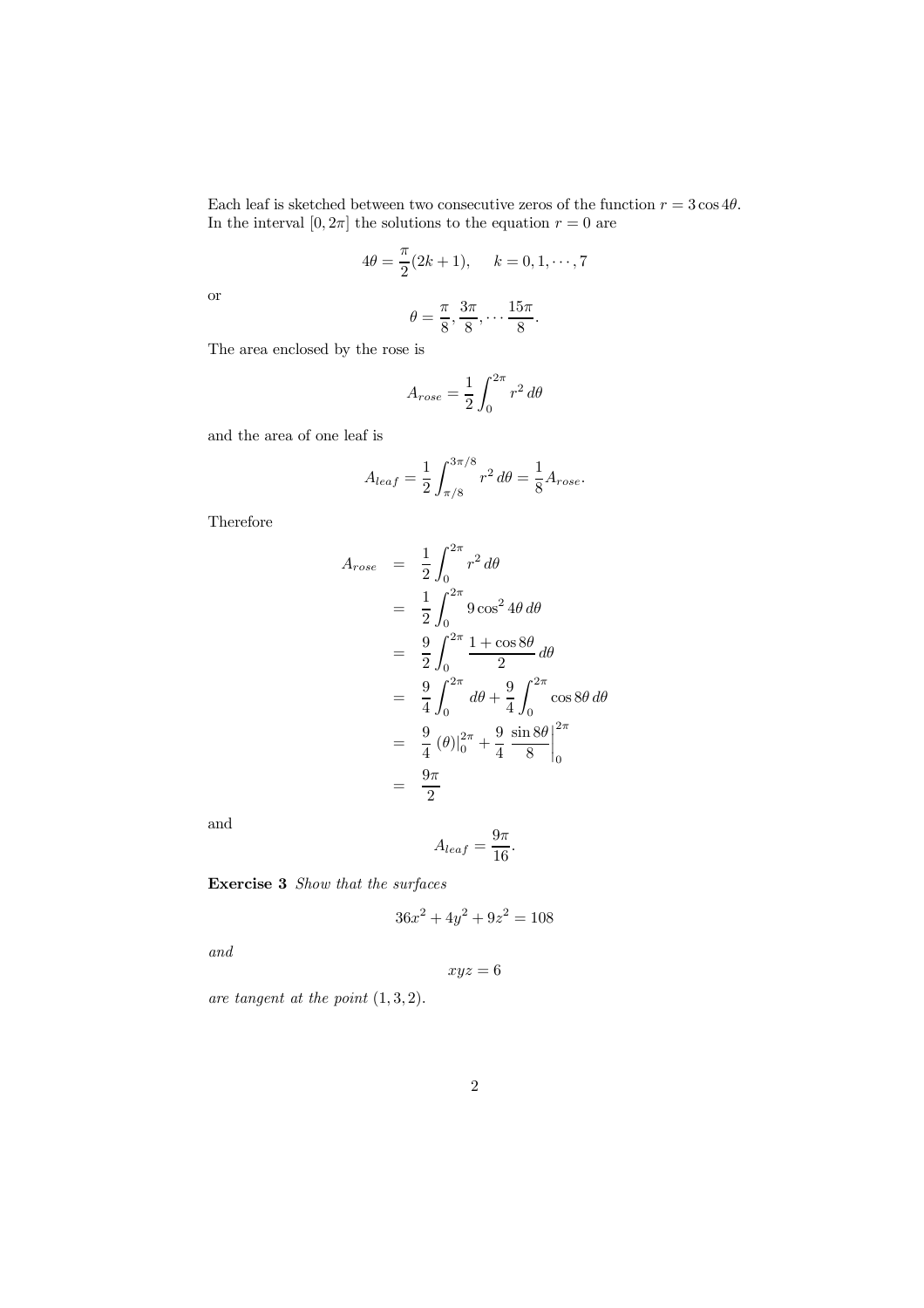Solution We have to show that both surfaces have the same tangent plane at the given point or to show that their normal vectors are proportional. Let

$$
F(x, y, z) = 36x^2 + 4y^2 + 9z^2 - 108
$$

and

$$
G(x, y, z) = xyz - 6.
$$

A normal vector to the surface  $F(x, y, z)=0$  is given by

$$
\nabla F = 72x\,\mathbf{i} + 8y\,\mathbf{j} + 18z\,\mathbf{k}
$$

and a normal vector to the surface  $G(x, y, z)=0$  is given by

$$
\nabla G = yz\,\mathbf{i} + xz\,\mathbf{j} + xy\,\mathbf{k}.
$$

At the point  $(1, 3, 2)$ 

$$
\nabla F(1,3,2) = 72\,\mathbf{i} + 24\,\mathbf{j} + 36\,\mathbf{k}
$$

and

 $\nabla G(1,3,2) = 6i + 2j + 3k.$ 

Since

$$
\boldsymbol{\nabla} F(1,3,2) = 12 \boldsymbol{\nabla} G(1,3,2)
$$

both surfaces are tangent at the point  $(1, 3, 2)$  and share the same tangent plane

$$
6(x-1) + 2(y-3) + 3(z-2) = 0
$$

or

$$
6x + 2y + 3z = 18.
$$

Exercise 4 Find the volume under the plane

$$
z = 4x + y
$$

and above the region D enclosed by the parabolas  $y = x^2$  and  $y = 4x - x^2$ .

Solution The volume is given by the integral

$$
V = \iint_D (4x + y) \, dx \, dy.
$$

The intersection points of the parabolas are the solutions of the equation

$$
x^2 = 4x - x^2 \quad \text{or} \quad 2x(x - 2) = 0
$$